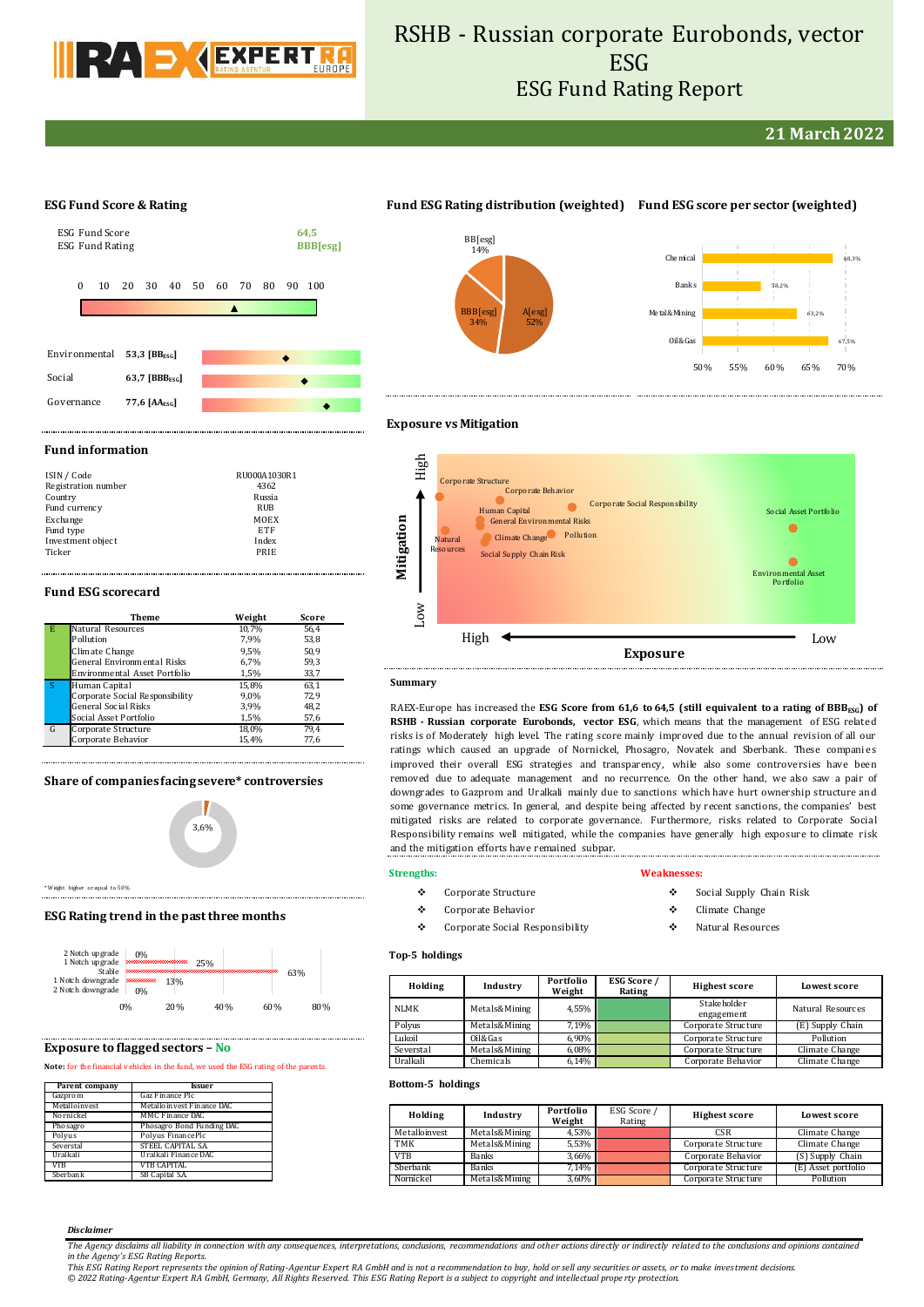

# **Fund ESG Rating distribution and scoring per section**

| Holding       | Country | Industry     | Portfolio<br>Weight* | ESG<br>score | Natural Resources | Pollution | Climate Change | General Environmental Risks | asset portfolio<br>Environmental | Human Capital | Corporate Social Responsibility | General Social Risks | Social asset portfolio | Corporate Structure |
|---------------|---------|--------------|----------------------|--------------|-------------------|-----------|----------------|-----------------------------|----------------------------------|---------------|---------------------------------|----------------------|------------------------|---------------------|
| Lukoil        | Russia  | Oil&Gas      | 6,90%                |              |                   |           |                |                             |                                  |               |                                 |                      |                        |                     |
| Nornickel     | Russia  | Metal&Mining | 3,60%                |              |                   |           |                |                             |                                  |               |                                 |                      |                        |                     |
| Phosagro      | Russia  | Chemicals    | 8,47%                |              |                   |           |                |                             |                                  |               |                                 |                      |                        |                     |
| Novatek       | Russia  | Oil&Gas      | 6,00%                |              |                   |           |                |                             |                                  |               |                                 |                      |                        |                     |
| Gazprom       | Russia  | Oil&Gas      | 5,50%                |              |                   |           |                |                             |                                  |               |                                 |                      |                        |                     |
| Sberbank      | Russia  | <b>Banks</b> | 7,14%                |              |                   |           |                |                             |                                  |               |                                 |                      |                        |                     |
| Severstal     | Russia  | Metal&Mining | 6,08%                |              |                   |           |                |                             |                                  |               |                                 |                      |                        |                     |
| MMK           | Russia  | Metal&Mining | 7,91%                |              |                   |           |                |                             |                                  |               |                                 |                      |                        |                     |
| Polyus        | Russia  | Metal&Mining | 7,19%                |              |                   |           |                |                             |                                  |               |                                 |                      |                        |                     |
| <b>VTB</b>    | Russia  | Banks        | 3,66%                |              |                   |           |                |                             |                                  |               |                                 |                      |                        |                     |
| Evraz         | Russia  | Metal&Mining | 9,84%                |              |                   |           |                |                             |                                  |               |                                 |                      |                        |                     |
| Metalloinvest | Russia  | Metal&Mining | 4,53%                |              |                   |           |                |                             |                                  |               |                                 |                      |                        |                     |
| <b>NLMK</b>   | Russia  | Metal&Mining | 4,55%                |              |                   |           |                |                             |                                  |               |                                 |                      |                        |                     |
| Uralkali      | Russia  | Chemicals    | 6,14%                |              |                   |           |                |                             |                                  |               |                                 |                      |                        |                     |
| TMK           | Russia  | Metal&Mining | 5,53%                |              |                   |           |                |                             |                                  |               |                                 |                      |                        |                     |
| Sibur         | Russia  | Chemicals    | 6,95%                |              |                   |           |                |                             |                                  |               |                                 |                      |                        |                     |

## *Disclaimer*

The Agency disclaims all liability in connection with any consequences, interpretations, conclusions, recommendations and other actions directly or indirectly related to the conclusions and opinions contained<br>This ESC Rati